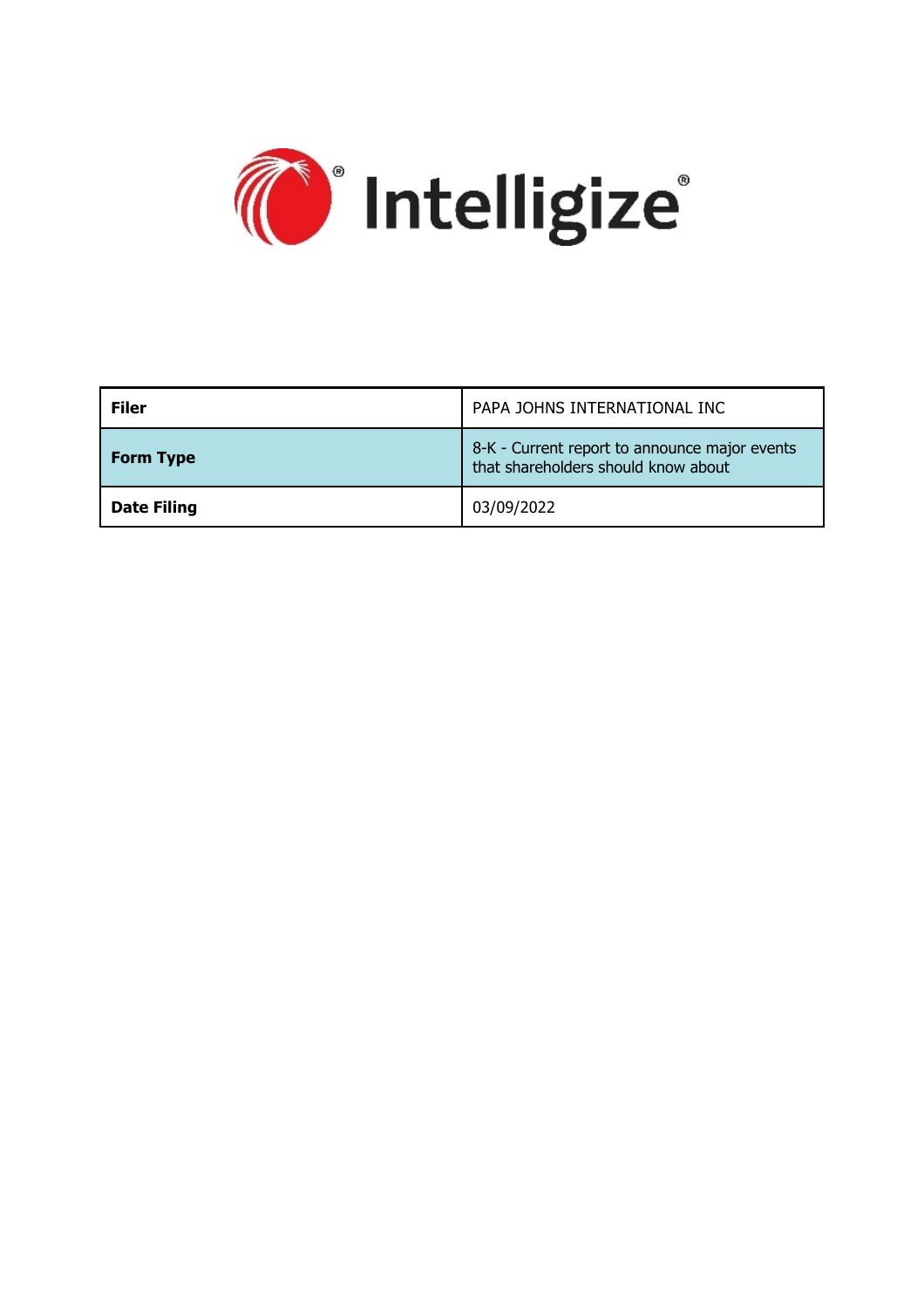## **UNITED STATES SECURITIES AND EXCHANGE COMMISSION**

Washington, D.C. 20549

### **FORM 8-K**

Current Report Pursuant to Section 13 or 15(d) of The Securities Exchange Act of 1934

Date of Report (Date of earliest event reported): March 9, 2022

Commission File Number: 000-21660

## **PAPA JOHN'S INTERNATIONAL, INC.**

(Exact name of registrant as specified in its charter) **Delaware 61-1203323** (State or other jurisdiction of (I.R.S. Employer Identification incorporation or ncorporation or<br>
organization) Number)

> **2002 Papa Johns Boulevard Louisville, Kentucky 40299-2367** (Address of principal executive offices)

> > **(502) 261-7272**

(Registrant's telephone number, including area code)

Check the appropriate box below if the Form 8-K filing is intended to simultaneously satisfy the filing obligation of the registrant under any of the following provisions:

 $\Box$  Written communications pursuant to Rule 425 under the Securities Act (17 CFR 230.425)

☐ Soliciting material pursuant to Rule 14a-12 under the Exchange Act (17 CFR 240.14a-12)

 $\Box$  Pre-commencement communications pursuant to Rule 14d-2(b) under the Exchange Act (17 CFR 240.14d-2(b))

 $\Box$  Pre-commencement communications pursuant to Rule 13e-4(c) under the Exchange Act (17 CFR 240.13e-4(c))

Indicate by check mark whether the registrant is an emerging growth company as defined in Rule 405 of the Securities Act of 1933 (§230.405 of this chapter) or Rule 12b-2 of the Securities Exchange Act of 1934 (§240.12b-2 of this chapter).

Emerging growth company  $\Box$ 

If an emerging growth company, indicate by check mark if the registrant has elected not to use the extended transition period for complying with any new or revised financial accounting standards provided pursuant to Section 13(a) of the Exchange Act.  $\Box$ 

Securities registered pursuant to Section 12(b) of the Act:

| Title of each class:           | <b>Trading Symbol</b> | Name of each exchange on which registered: |
|--------------------------------|-----------------------|--------------------------------------------|
| Common stock, \$0.01 par value | QZZA                  | The NASDAQ Stock Market LLC                |
|                                |                       |                                            |

Securities registered pursuant to Section 12(g) of the Act: **None**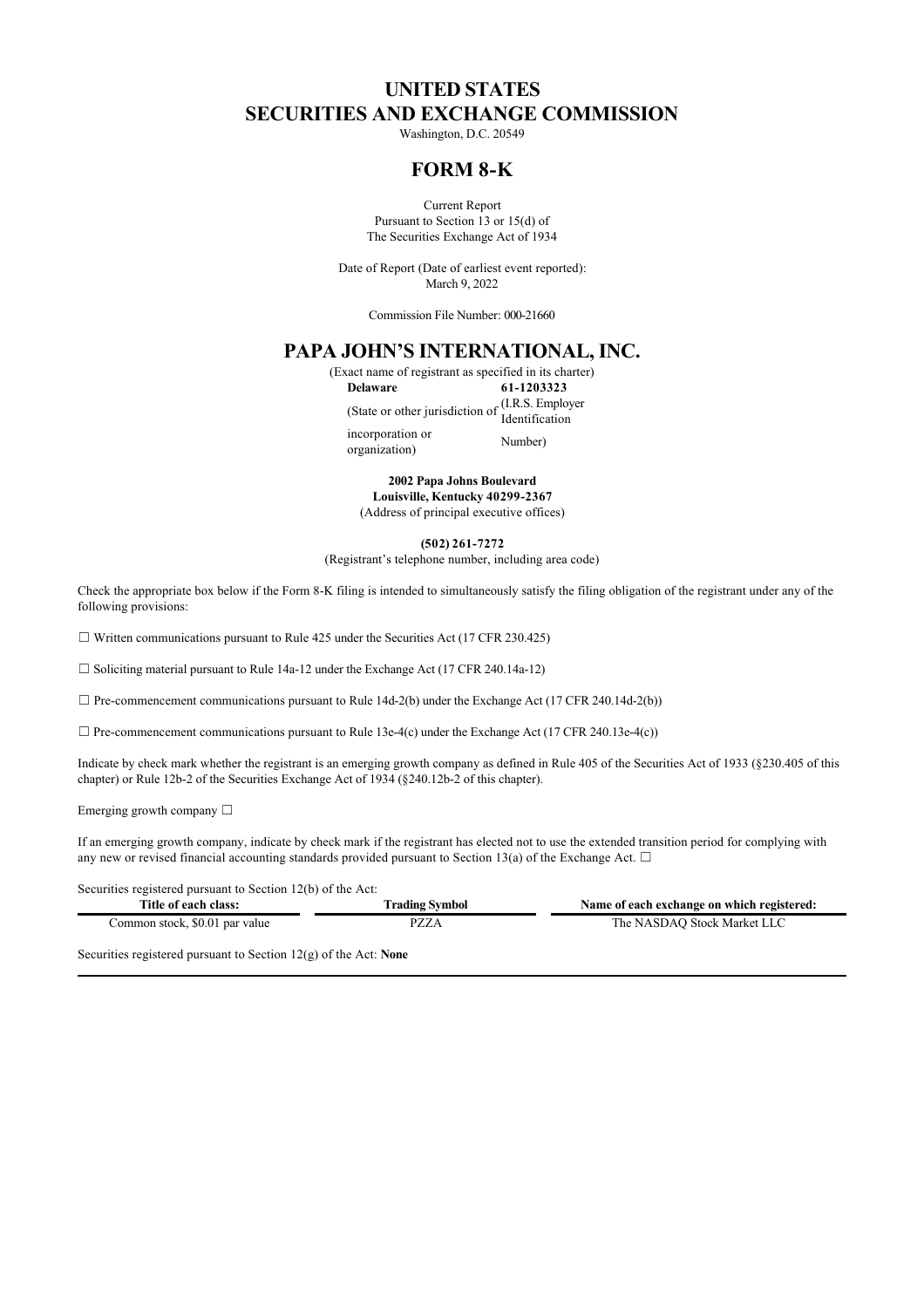#### **Item 8.01 Other Events**

Papa John's International, Inc. (the "Company") is filing this Current Report on Form 8-K to disclose that, as of December 26, 2021, it held account and notes receivables of \$15.2 million associated with a master franchisee with operations in Russia, relating primarily to outstanding loans made prior to 2019. The Company intends to complete its review of any asset impairment associated with these account and notes receivables, which could result in a one-time, non-cash expense up to their full value.

The Company has no company-owned stores in Russia or Ukraine. Out of the Company's total 5,650 company-owned and franchised restaurants worldwide, 188 franchised stores are located in Russia, all of which are operated and supplied through the aforementioned master franchisee. In 2021, franchise royalties derived from these stores represented less than 1% of total company revenue and contributed approximately 1% of total company operating income, and therefore were not a material part of the Company's business or results of operations.